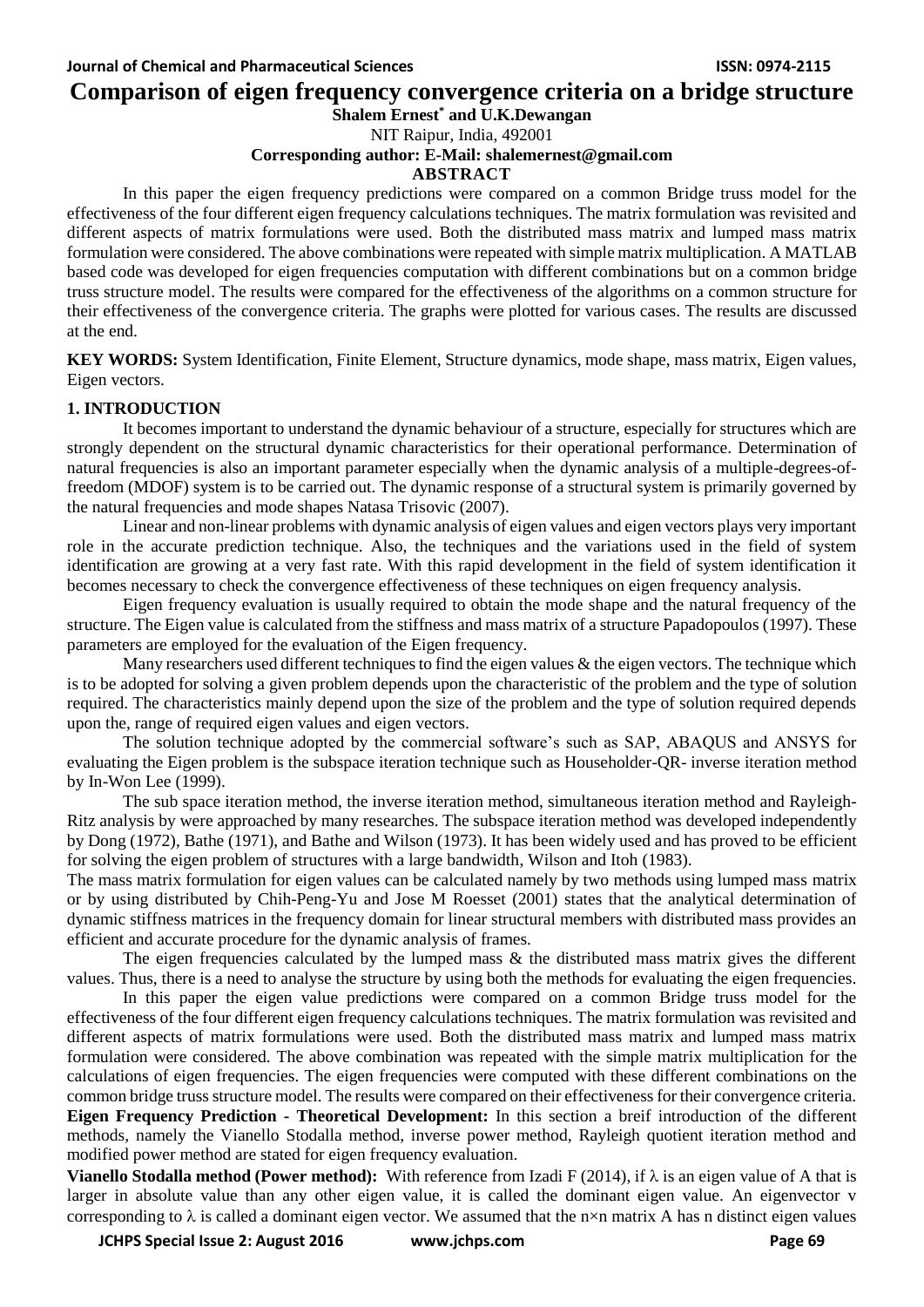$\lambda_1$ ,  $\lambda_2$ ....  $\lambda_n$  with corresponding eigenvectors of V<sub>1</sub>, V<sub>2</sub>,...... V<sub>n</sub> and that eigen values are ordered in decreasing magnitude; that is,  $|\lambda_1| > |\lambda_2| \ge |\lambda_3| \ge ... \ge |\lambda_n|$ 

The algorithm of the power method goes like this:

Pick a starting vector 
$$
x^{(0)}
$$
 with  $||x^{(0)}|| = 1$ 

\n1.  $w^{(0)} = Ax^{(0)}$  [1]

\n2.  $C_1 = w_j^{(0)}$  in which  $w_j^{(0)} = ||w^0||_{\infty}$  [2]

\n3.  $x^{(1)} = \frac{1}{c^1}x^0$  and  $w^{(1)} = Ax^{(1)}$ 

\n4. While  $|C_{k+1} - C_k| > eps$ 

\na.  $C_{k+1} = w_j^{(k)}$  in which  $w_j^{(k)} = ||w^k||_{\infty}$  [3]

a. 
$$
C_{k+1} - w_j
$$
 in which  $w_j = ||w||_{\infty}$   
\nb.  $\chi^{(k+1)} = \frac{1}{C_{k+1}} \chi^{(0)}$  and  $w^{(k+1)} = Ax^{(k+1)}$  [4]

Then the sequences  $\{x^{(k)}\}$  and  $\{C_k\}$  generated recursively converge to  $v_1$  and  $\lambda_1$ .

**Inverse power method**: was referred by G.H. Golub and C.F. Van Loan (1996). The method gives. A technique widely used to obtain the smallest eigen value of a positive semi-definite symmetric matrix by Golub and Van Loan (1996)

We know that if  $\lambda$  is an eigen value of A and if A is non-singular then  $\lambda$ <sup>-1</sup> is an eigen value of A<sup>-1</sup>. This suggests a way to estimate the smallest eigen value of A using the power method: arrange eigen values as  $|\lambda_1| \ge |\lambda_2| \ge \cdots \le |\lambda_{n-1}| > |\lambda_n| > 0$  [5] Since, A is non-singular,  $0$  is not an eigen value. The eigen values of  $A^{-1}$  arranged:  $|\lambda_n^{-1}| \ge |\lambda_{n-1}^{-1}| \ge \cdots \ge |\lambda_1^{-1}| > 0$  [6] Therefore, apply power method to  $A^{-1}$ . But we don't compute  $A^{-1}$ . Instead solve  $Ax^{(k+1)} = x^{(k)}$ [7] For  $x^{(k+1)}$  by some efficient linear algebra solver. These two suggest a way to find the eigen value farthest to a given value  $\mu$ . The "Shifted Matrix Power Method", here  $\mu$  is complex generally: the trick is to construct a matrix.  $\hat{A} = (A - \mu I)$  [8] And then use the regular power method on  $\hat{A}$ , i.e.  $x^{(k+1)} = \hat{A}x^{(k)}$  [9] Finally, we could consider the eigen value closest to  $\mu$ . In this case we apply the inverse power method on  $\hat{A}$ , i.e.  $Ax^{(k+1)} = x^{(k)}$  [10] **Rayleigh Quotient iteration method:** is an eigen value algorithm which extends the idea of the inverse iteration by using the Rayleigh Quotient to obtain increasingly accurate eigen value. A rapid convergence is guaranteed and no more than a few iterations are needed in practise. The process begin by choosing some value  $\mu_0$  as an initial eigen value guess for the matrix A. An initial vector  $b_0$  must also be supplied as initial eigen vector guess. Calculate the next approximation of the eigen vector  $b_{i+1}$  by  $b_{i+1} = \frac{(A - \mu_i I)^{-1} b_i}{\frac{\| (A - \mu_i I)^{-1} b_i}{\| (A - \mu_i I)^{-1} b_i}}$  $||(A - \mu_i I)^{-1}b_i||$  $\begin{bmatrix} 11 \end{bmatrix}$ Where I is the identity matrix, and  $\mu_i = \frac{b_i^* A b_i}{b_i^* b_i}$ [12]

 $\overline{b_i^*b_i}$ **Modified power method**: by Palej Rafal (2015) presents a new approach to the power method serving the purpose of solving the eigen value problem of a matrix. Instead of calculating the eigen vector corresponding to the dominant eigen value from the formula

$$
V_{j+i} = AV_i
$$
\nThe matrix B associated with matrix A is calculated from the formula\n
$$
B_{i+1} = k_i^m B_i^m
$$
\n[13]

 $B_{i+1} = k_i^m B_i^n$ Where,  $B_1 = A$  and m stands for the method's rate of convergence.

The computations are done by developing the algorithms of the above mentioned techniques, and running them using the MATLAB software. Once, the Eigen frequencies are calculated suitable graph has been plotted and inference has been drawn.

# **2. METHODOLOGY**

**Eigen Frequency Comparison on a common Bridge Truss Structure Model**: A bridge truss structure model is taken from Agrawal, (1990). It is assumed that all elements are having the same modulus of elasticity  $E = 210GPa$ along with initial undamaged cross sectional area  $A=1.61X10<sup>5</sup>$  mm<sup>2</sup>. The stiffness and mass matrix of the structure is calculated using the Finite element technique. The Bridge Truss<sup>1</sup>, Fig. 1 is used for mass matrix formulation as a common structure for all eigen computations in this paper. Finite element technique is used for the stiffness and the mass matrix formulation for bridge truss. The lumped mass matrix and the distributed mass matrix formulations have

**JCHPS Special Issue 2: August 2016 www.jchps.com Page 70**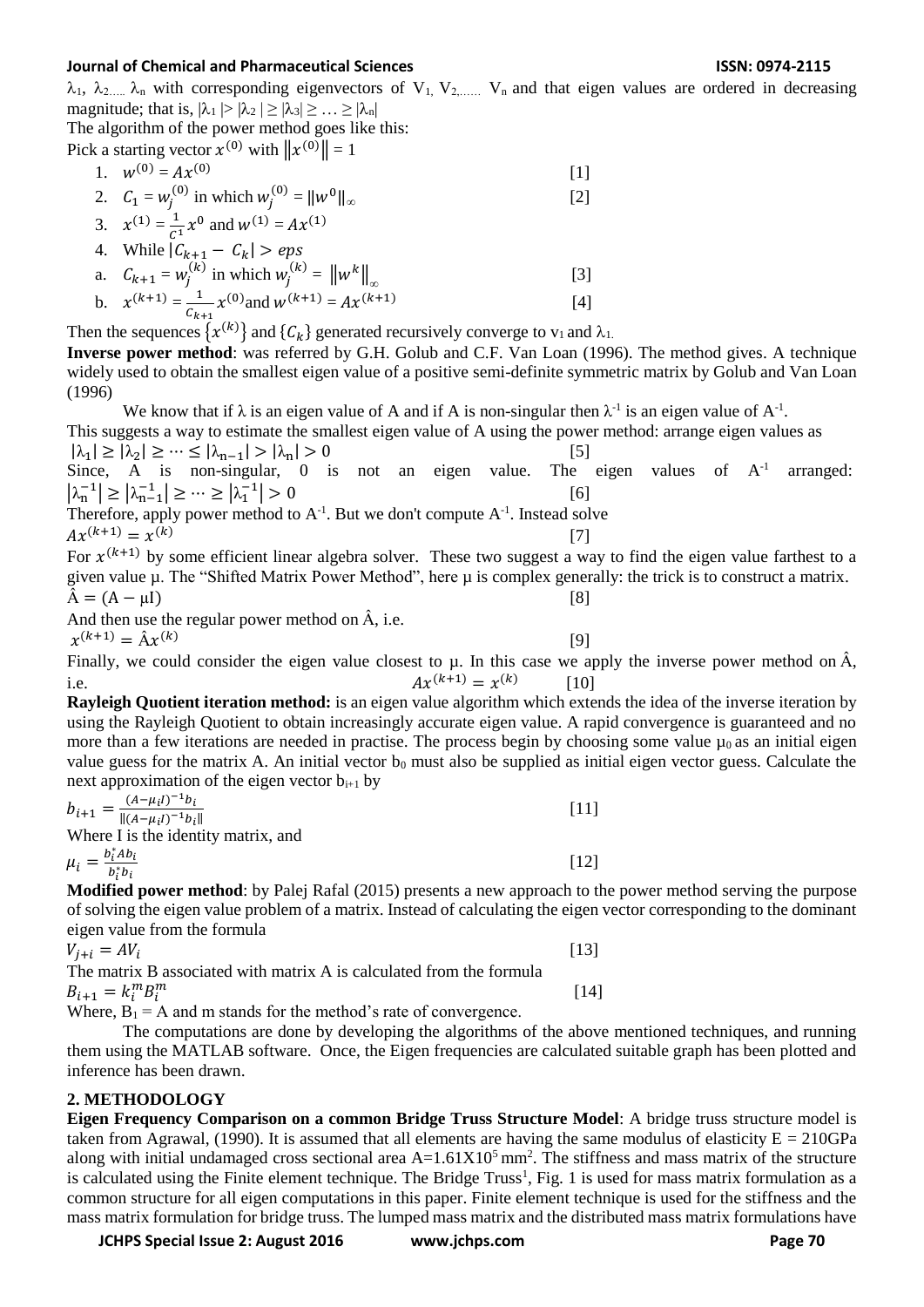been used for computation. On computation part of matrix multiplication the simple matrix multiplication as has been used. The eigen frequencies are computed with these different combinations. The results are compared on their effectiveness for their convergence criteria. The graphs have been plotted for various cases. The loads have been as in according to IRC: 6-2014.

**Using the Vianello Stodalla:** Vianello Stodalla method for Eigen frequency comparison was conducted by taking the different combinations of lumped mass matrix and distributed mass matrix along with the simple matrix multiplication. A MATLAB program code was used for computations  $\&$  its plots. The results of eigen frequency are plotted by different combinations are shown in Fig. 2-3.





Fig.2 is showing the program out come with lumped mass parameters in mass matrix formulation along with simple matrix multiplication in matrix multiplication.



**Figure.2. (a) is showing the Convergence of eigen frequency**



**Figure.2. (b) showing the eigen frequency plot for each node at converged value.**

Fig.3 is showing the program out come with distributed mass parameters in mass matrix formulation along with simple matrix multiplication in matrix multiplication.



**Figure.3. (a) is showing the Convergence of eigen frequency**



**Figure.3. (b) Eigen frequency plot for each node 1-20**

**Using Inverse Power method:** Inverse Power method for Eigen frequency comparison was conducted by taking the different combinations of lumped mass matrix and distributed mass matrix along with the simple matrix multiplication. A MATLAB program code was used for computations  $\&$  its plots. The results of eigen frequency are plotted by different combinations are shown in Fig. 4-5

Fig. 4 is showing the program out come with lumped mass parameters in mass matrix formulation along with simple matrix multiplication.





**Figure.4. (b) Eigen frequency plot for each node 1-20**

**JCHPS Special Issue 2: August 2016 www.jchps.com Page 71**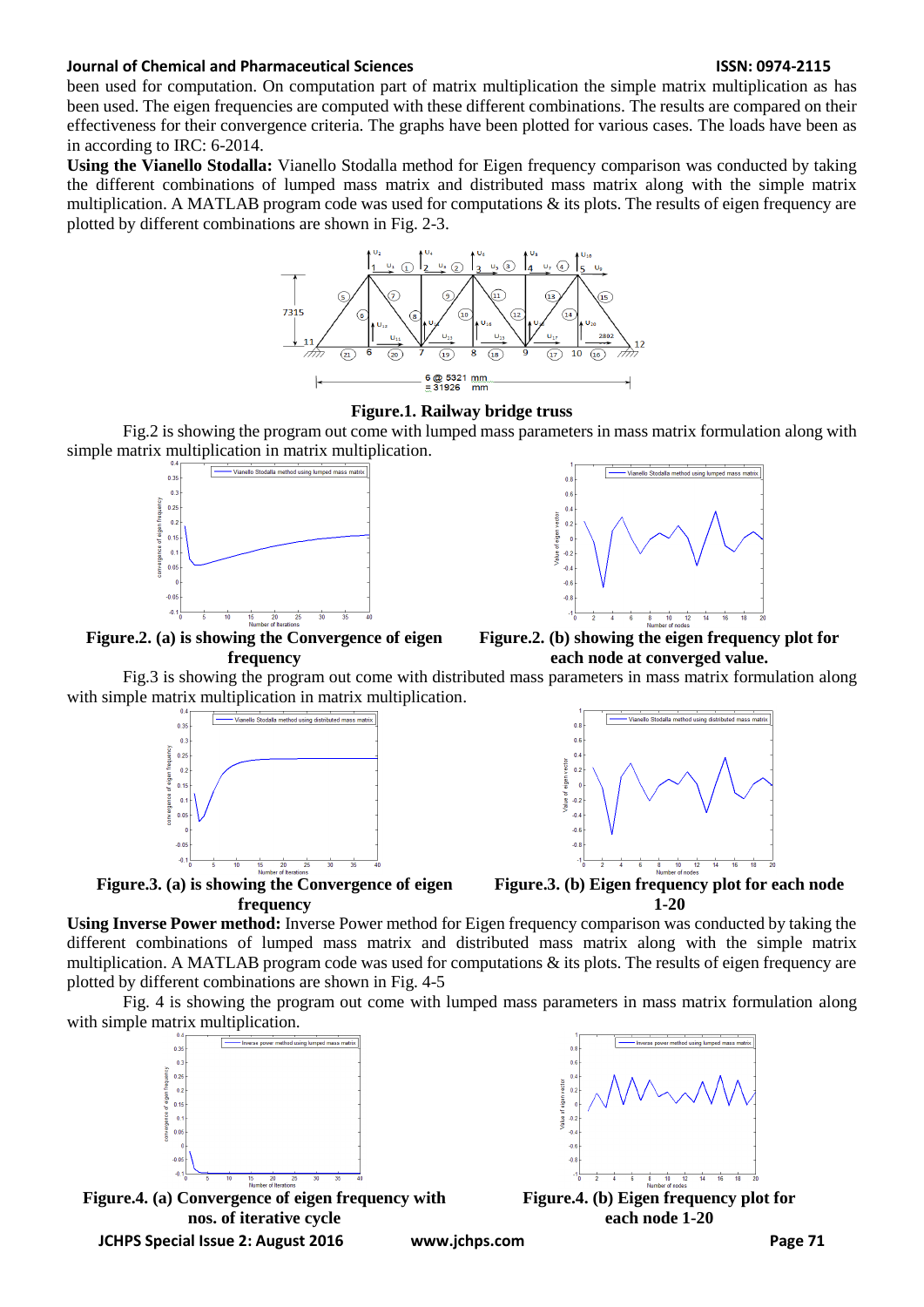Fig.5 is showing the program out come with distributed mass parameters in mass matrix formulation along with simple matrix multiplication in matrix multiplication.





**Figure.5. (a) Convergence of eigen frequency with nos. of iterative cycle.**



**Using Rayleigh Ritz Iteration method:** Rayleigh Ritz Iteration method for Eigen frequency comparison was conducted by taking the different combinations of lumped mass matrix and distributed mass matrix along with the simple matrix multiplication. A MATLAB program code was used for computations  $\&$  its plots. The results of eigen frequency are plotted by different combinations are shown in Fig. 6-7

Fig.6 is showing the program out come with lumped mass parameters in mass matrix formulation with simple matrix multiplication in matrix multiplication part.





**Figure.6. (a) Convergence of eigen frequency with nos. of iterative cycle**



Fig.7 is showing the program out come with distributed mass parameters in mass matrix formulation with simple matrix multiplication in matrix multiplication part in matrix multiplication part.



**Figure.7. (a) Convergence of eigen frequency with nos. of iterative cycle**



**Figure.7. (b) Eigen frequency plot for each node 1-20**

**Using Modified Power method:** Modified Power method for Eigen frequency comparison was conducted by taking the different combinations of lumped mass matrix and distributed mass matrix along with the simple matrix multiplication. A MATLAB program code was used for computations  $\&$  its plots. The results of eigen frequency are plotted by different combinations are shown in Fig. 8-9

Fig.14 is showing the program out come with lumped mass parameters in mass matrix formulation along with simple matrix multiplication in matrix multiplication part.



**Figure.8. (a) Convergence of eigen frequency with nos. of iterative cycle**



**1-20**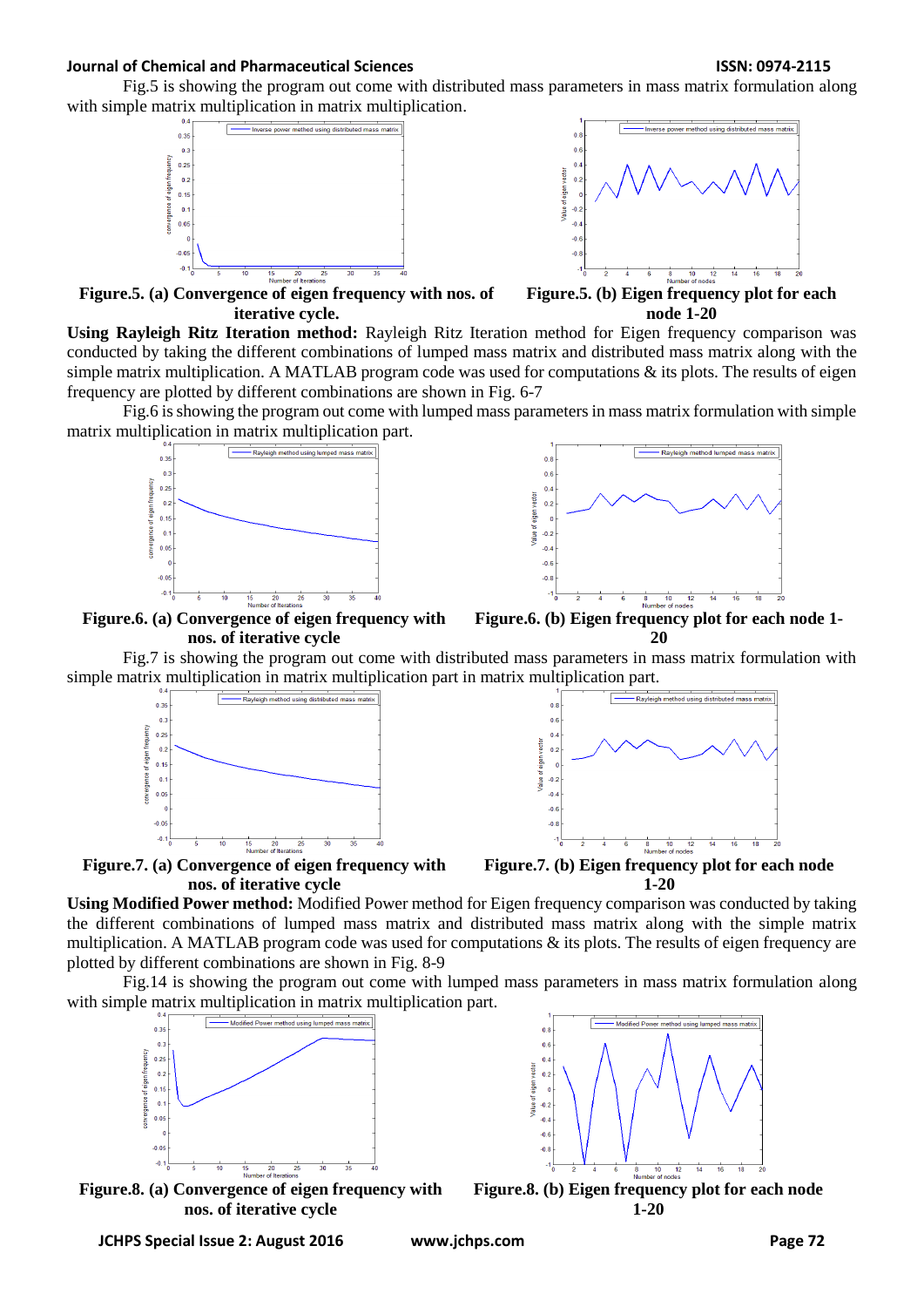Fig.9 is showing the program out come with distributed mass parameters in mass matrix formulation along with simple matrix multiplication in matrix multiplication part.



**Figure.9. (a) Convergence of eigen frequency with nos. of iterative cycle**



**Figure. 9. (b) Eigen frequency plot for each node 1- 20**

**A Comparative Study amongst the above four methods**: Convergence of eigen frequency by taking lumped mass matrix method using the four methods mentioned above.

Convergence of eigen frequency by taking distributed mass matrix method using the four methods mentioned above.



**Figure.10. (a) Plot of the four methods considering lumped mass matrix**



**Figure.10. (b) Plot of the four methods by distributed mass**

# **3. RESULTS AND DISCUSSION**

The four different methods, namely the Vianello Stodalla method, inverse power method, Rayleigh quotient iteration method and modified power method have been employed on a common bridge truss model for the computation of eigen frequencies. The mass and the stiffness matrices have been computed by using the Finite element technique. Both lumped and distributed mass matrices were taken into consideration. The computation has been done by simple matrix multiplication. The graphs of the eigen frequencies have been plotted for the various combinations, from which the following inference can be drawn

- The Vianello stodalla method and the Modified power method give the Eigen frequency on the upper bound whereas the Inverse and Rayleigh methods give the frequencies on the lower bound side.
- The modified power method takes the minimum number of iterations to converge to the Eigen frequency whereas it is the Rayleigh method that takes the maximum number of iterations to converge to the Eigen frequency.
- By simply multiplying the matrices, the graphs obtained follow a similar pattern but are not able to converge the eigen values to a same point.
- From Table 1. It can be observed that the inverse power method converges the frequencies in the minimum number of iterations when compared to other methods.
- From Fig.10 (a) and Fig.10 (b) it can be said that the distributed mass matrix takes lesser no iterations to converge when compiled with any of the methods as compared to lumped mass matrix when compiled, for eigen frequency evaluation.

| <b>Name of Method Applied</b>                | <b>Convergence using Lumped</b>             | <b>Convergence using Distributed</b>        |
|----------------------------------------------|---------------------------------------------|---------------------------------------------|
|                                              | <b>Mass</b>                                 | <b>Mass</b>                                 |
| Vianello Stodalla Method                     | Converges after 40 <sup>th</sup> iteration. | Converges after $9th$ iteration.            |
| <b>Inverse Power Method</b>                  | Converges after $6th$ iteration.            | Converges after $5th$ iteration.            |
| <b>Rayleigh Quotient Iteration</b><br>Method | Converges after 77 <sup>th</sup> iteration. | Converges after 33 <sup>rd</sup> iteration. |
| <b>Modified Power Method</b>                 | Converges after $43rd$ iteration.           | Converges after $10th$ iteration.           |

**Table.1. Convergence Criteria for Eigen Frequency**